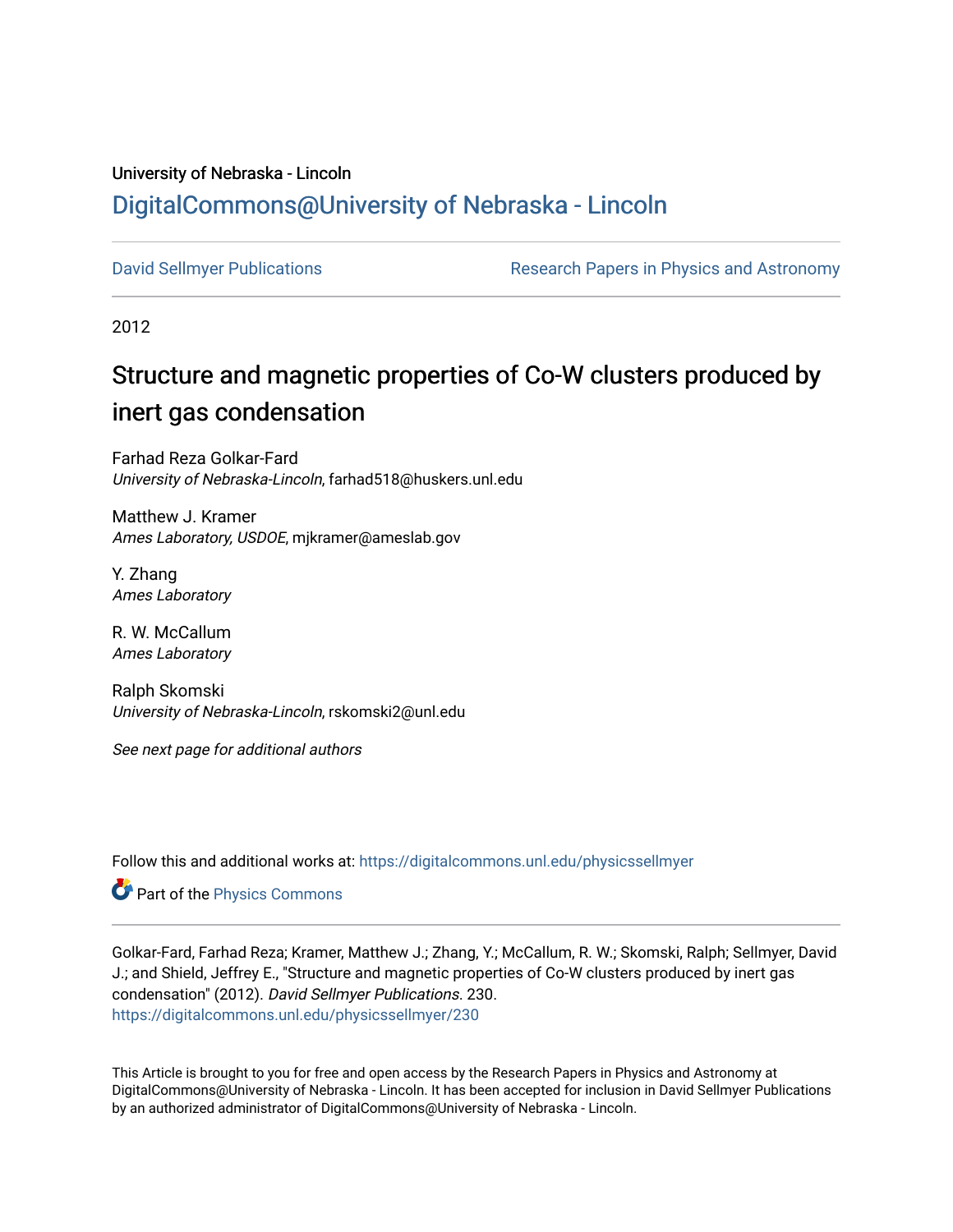#### Authors

Farhad Reza Golkar-Fard, Matthew J. Kramer, Y. Zhang, R. W. McCallum, Ralph Skomski, David J. Sellmyer, and Jeffrey E. Shield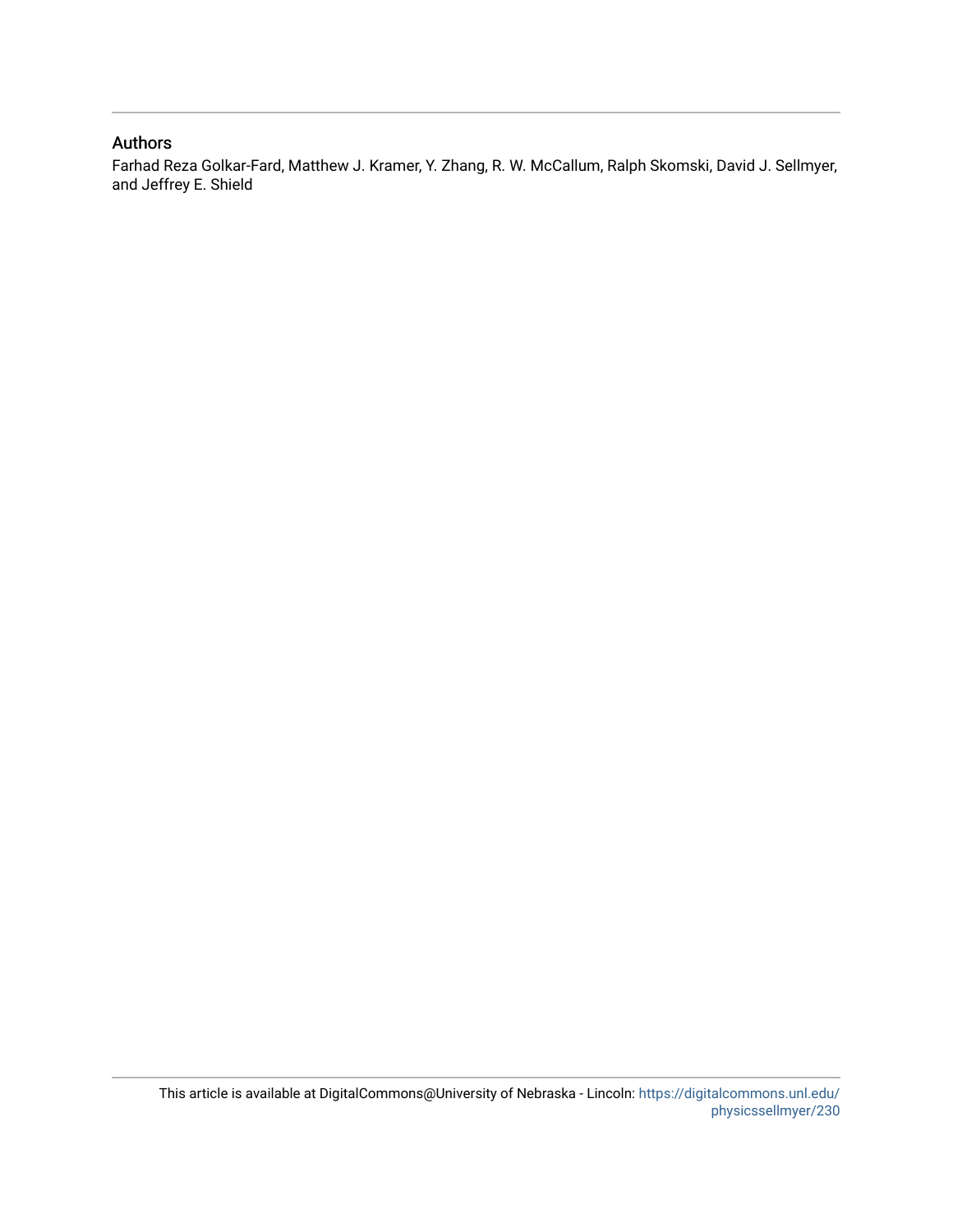### [Structure and magnetic properties of Co-W clusters produced by inert gas](http://dx.doi.org/10.1063/1.3676425) [condensation](http://dx.doi.org/10.1063/1.3676425)

Farhad Golkar,  $^{1, a)}$  M. J. Kramer,  $^2$  Y. Zhang,  $^2$  R. W. McCallum,  $^2$  R. Skomski,  $^{3, 4}$ D. J. Sellmyer, $^{3,4}$  and J. E. Shield $^{1,4}$ 

<sup>1</sup>Mechanical and Materials Engineering, University of Nebraska, Lincoln, Nebraska 68588, USA 2 Ames Laboratory, Ames, Iowa 50011, USA

<sup>3</sup>Physics and Astronomy, University of Nebraska, Lincoln, Nebraska 68588, USA

4 Nebraska Center for Materials and Nanoscience, University of Nebraska, Lincoln, Nebraska 68588, USA

(Presented 2 November 2011; received 23 September 2011; accepted 10 November 2011; published online 6 March 2012)

In this article, inert-gas condensation was used to synthesize Co-W clusters. The formation, structure, and magnetic properties of the clusters were investigated. Sub-10-nm clusters were obtained, and the structures and average sizes were strongly dependent on sputtering power. At low sputtering powers, the clusters were predominantly amorphous, while, at high sputtering power, the clusters were crystalline. X ray diffraction and transmission electron microscopy revealed clusters with hcp structure at high sputtering power. The magnetic properties were dependent on the sputtering power and temperature, with the highest coercivity of 810 Oe at 10 K for high sputtering power.  $\odot$  2012 American Institute of Physics. [doi:[10.1063/1.3676425\]](http://dx.doi.org/10.1063/1.3676425)

#### **INTRODUCTION**

With increasing world-wide demand on the rare earth elements for electronics and permanent magnet applications, such as wind turbines, hybrid/electric vehicles, hard disk drives, and medical imaging, there is renewed focus on developing permanent magnet alloys with reduced or no rare-earth content. Co in the hexagonal close-packed structure has a moderate degree of magnetocrystalline anisotropy  $(K_u \sim 4.5(10)^6 \text{ ergs/cm}^3)$ , but is too low for permanent magnet applications. Recent calculations show that dissolving 5d transition metals into Co or Fe induces an increase in magne-tocrystalline anisotropy.<sup>[1](#page-4-0)</sup> However, in general, the solubility of 5d transition metals into Fe or Co is limited. Nonequilibrium processing can extend solubility beyond equilibrium limits. Specifically, cluster formation via inert-gas condensation can produce non-equilibrium solid solutions.<sup>[2,3](#page-4-0)</sup> However, the cluster structure formation has been found to be critically dependent on processing conditions, notably the sputtering power when dc magnetron sputtering is used to create the gas phase, $4-6$  and the structure formation is also cluster size–dependent.<sup>[7](#page-4-0)</sup> Here, we report the formation, structure, and magnetic properties of Co-W clusters using inert gas condensation.

#### EXPERIMENTS

Co-W alloy clusters were prepared by using inert-gas condensation  $(IGC)<sup>8</sup> DC$  $(IGC)<sup>8</sup> DC$  $(IGC)<sup>8</sup> DC$  magnetron sputtering was used to form the atomic gas and a Co-W composite target, consisting of W plugs inserted in a Co target. Clusters were produced using two different sputtering powers: 50 W and 150 W. In this experiment, the cluster-forming chamber was cooled by water to maintain a temperature of approximately  $18 \degree C$ .

The composition of the Co-W nanoclusters was set by using W plugs inserted in the Co target. For this study, W plugs comprising approximately 16% of the "racetrack" typical of magnetron sputtering were employed, which, according to typical sputtering yields, would result in a composition of approximately 92 at. % Co and 8 at. % W. For magnetic measurements, the Co-W clusters were imbedded in a C matrix by alternate deposition from the cluster source and an RF source positioned perpendicular to the cluster source. Overall thickness of the composite films, which were deposited on Si substrate, was approximately 30 nm. The magnetic measurements were conducted at 10 K and 300 K using a Quantum Design magnetic property measurement system (MPMS) superconducting quantum interference device (SQUID) magnetometer. The sample signal was determined by subtracting a diamagnetic contribution from the Si substrate.

For characterization using transmission electron microscopy (TEM), the Co-W clusters were deposited directly onto graphite support films, and to prevent oxidation, a thin layer of C was deposited after cluster deposition. TEM was accomplished using a JEOL 2010 operating at 200 kV and a FEI Tecnai  $G^2$  F20 operating at 200 kV. The compositions of the clusters were determined by energy dispersive x ray spectroscopy (EDS) operating in the scanning TEM (STEM) mode. Area scans encompassing a number of clusters were used to obtain an average composition. For phase characterization, the Rigaku Multiflex x ray diffractometer (XRD) with Cu  $K\alpha$  radiation was used. Cluster films approximately 30 nm thick were deposited for x ray diffraction studies.

#### RESULTS AND DISCUSSION

TEM images of the as-deposited clusters revealed sub-10-nm clusters for both deposition conditions (Fig. [1](#page-3-0)). Analysis of the size distribution from the TEM micrographs

a)Author to whom correspondence should be addressed. Electronic mail: farhad518@huskers.unl.edu.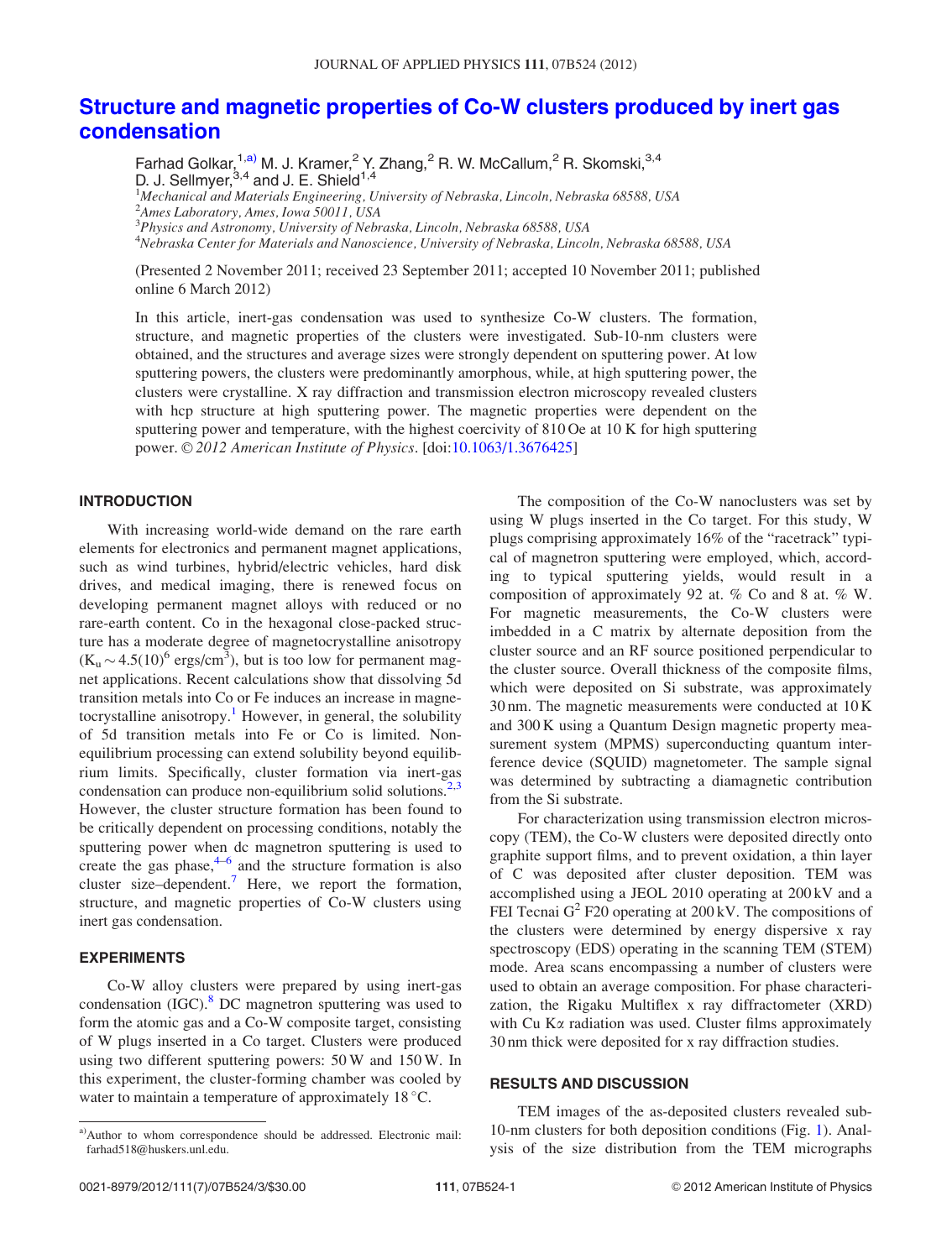<span id="page-3-0"></span>

FIG. 1. TEM image of Co-W clusters produced with magnetron sputter power of 50 W, showing the particle sizes below 10 nm.

revealed that clusters increased in average size from  $5.7 \pm 1.8$  nm to  $7.7 \pm 2.7$  nm when increasing the sputtering power from 50 W to 150 W. EDS analysis of data collected using scanning mode on different areas revealed a consistent composition of approximately 95 at. % of Co and 5 at. % W for both sputtering powers. This composition lies in the twophase hcp  $Co + Co<sub>3</sub>W$  phase field in the equilibrium phase diagram.<sup>[9](#page-4-0)</sup> Also, EDS analysis performed on the background revealed a W-rich composition with low Co content. However, the signal was quite low, and further work is necessary to determine if a second, W-rich phase forms during cluster deposition.

Figure 2 shows the x ray data for the two sputtering powers. For the 50 W sample, the x ray diffraction pattern shows a broad diffraction maxima centered at  $2\theta \sim 44^{\circ}$ . For the 150 W sample, the x ray diffraction data revealed a number of broad diffraction peaks consistent with hcp Co peaks. However, peaks corresponding to the  $Co<sub>3</sub>W$  phase are also close to the observed peaks. Other peaks associated with  $Co<sub>3</sub>W$  are absent, but this may be due to their low intensity.

High-resolution TEM (HRTEM) images of the asdeposited samples show that, at low sputtering power, clusters were predominantly amorphous, although some lattice fringes were evident in some clusters. The selected-area electron-diffraction (SAD) patterns at low sputtering power



FIG. 2. X ray diffraction pattern for both sputtering powers. The standard diffraction lines for (a)  $Co<sub>3</sub>W$ , (b) fcc Co, and (c) hcp Co are presented as vertical lines.

showed diffused rings together with a few sharp diffraction spots, revealing that the samples were predominantly amorphous. At high sputtering power, lattice fringes were readily observed, indicating an increased degree of crystallinity (Fig. 3). The lattice fringes were observed to extend across the cluster diameter, indicating that the clusters are single crystalline. The fast-Fourier transform (FFT) of Fig. 3 is shown in the inset; this was indexed to the [0001] zone axis of the hcp Co structure. FFTs of clusters in other orientations were indexed to different zone axes, corresponding to the hcp Co structure. The SAD patterns were indexed to a hcp Co structure with lattice parameters  $a \sim 0.262$  and  $c \sim 0.408$  nm, close to literature values. However, high-angle annular dark field STEM (HAADF) images of larger (>12 nm) single-crystalline clusters showed internal compositional variations, suggesting the co-existence of both hcp  $Co$  and  $Co<sub>3</sub>W$ , and HRTEM images of smaller clusters indicated the presence of fcc  $Co$ .<sup>10</sup>

The magnetic properties of the composite were measured at 10 and 300 K (Fig. [4](#page-4-0)). The properties were dependent on the sputtering power (and thus degree of crystallinity) and temperature. Clusters formed at a higher power had a higher coercivity at both  $10 K$  and  $300 K$ . At  $10 K$ , the coercivity increased from 540 Oe at 50 W to 810 Oe at 150 W. The remanence ratio,  $M_r/M_s$ , remained the same, about 0.5, regardless of sputtering power. At 300 K, coercivity values were 23 Oe and 130 Oe at 50 W and 150 W, respectively. The remanence ratio also increased from approximately 0.06 for low sputtering power to 0.2 for high sputtering power. The low coercivities observed for clusters formed at 50 W were due to the predominantly amorphous structure. However, hcp Co, the structure formed at 150 W, typically is associated with a higher coercivity. The low observed coercivity may be due to a lower anisotropy for the Co-W solid solution. Additionally, the clusters may contain other structures, such as fcc Co, with lower magnetocrystalline anisotropy, which have been reported by Yamamuro et  $al$ <sup>[7](#page-4-0)</sup> for Co clusters in the 6–13 nm size range.



FIG. 3. High-resolution TEM image of individual Co-W cluster. (Inset) Fast Fourier transform of the HRTEM image shows the diffraction spots corresponding to the [0001] zone axis of the hcp structure.